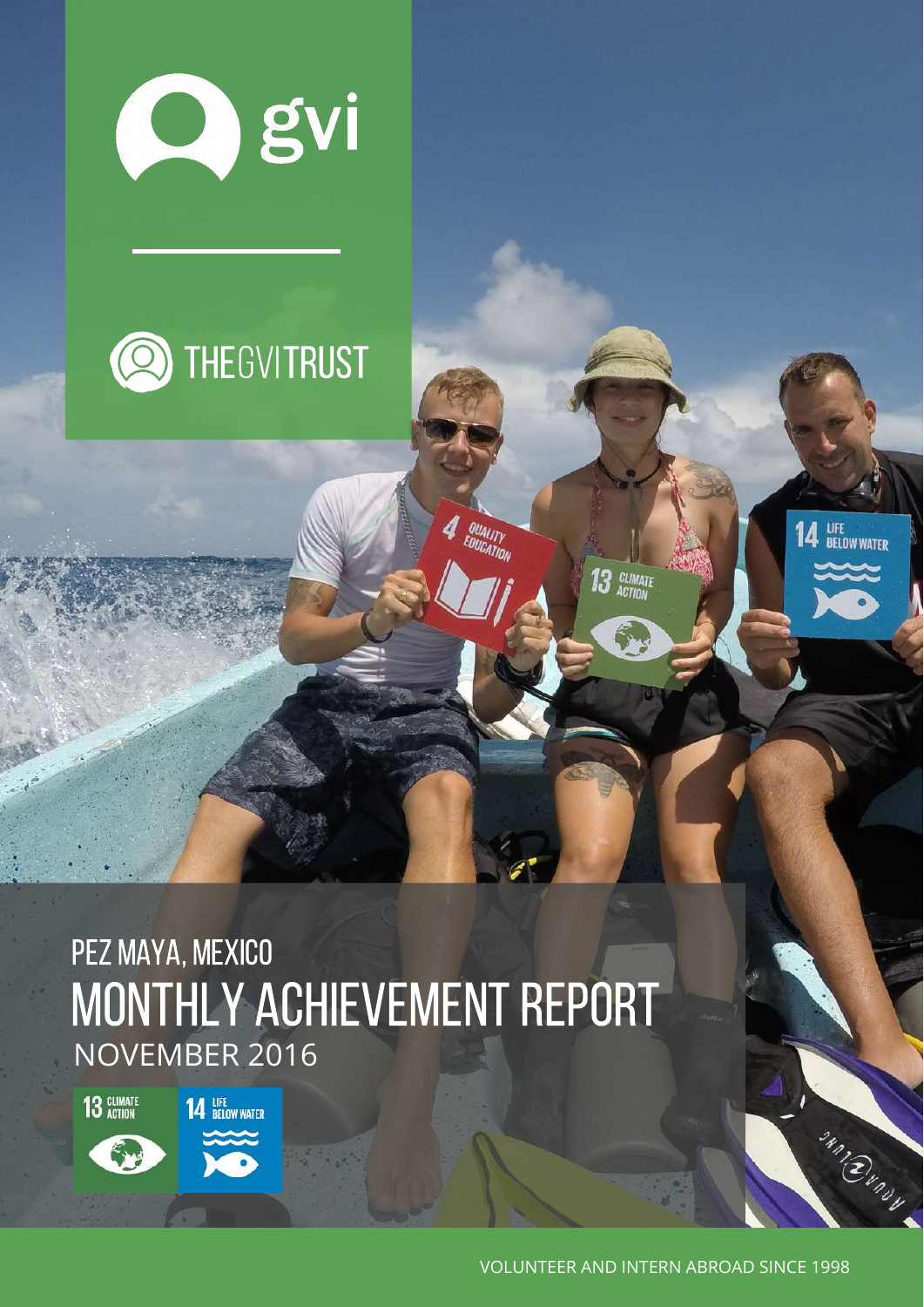#### GVI PEZ MAYA MONTHLY ACHIEVEMENT REPORT | NOVEMBER 2016



#### **OBJECTIVES**

- Making long term, sustainable contributions towards key global and local issues
- Environmental sustainability
- Educate volunteers about Coral Bleaching to spread awareness and training them in additional surveying techniques

### SUMMARY

Last October GVI staff and volunteers at Pez Maya collaborated with two other NGOs work-ing on the area with the annual assessment of bleaching: a 'disease' caused by the effects of Climate Change affecting hard corals and other organisms on the reef. Results of the sur-vey will be published on the 2017 Healthy Reefs Initiative Report that aims to inform about the condition of the [Mesoamerican](https://www.facebook.com/groups/132421390258406/) Barrier Reef System (MBRS) to regional community and managers

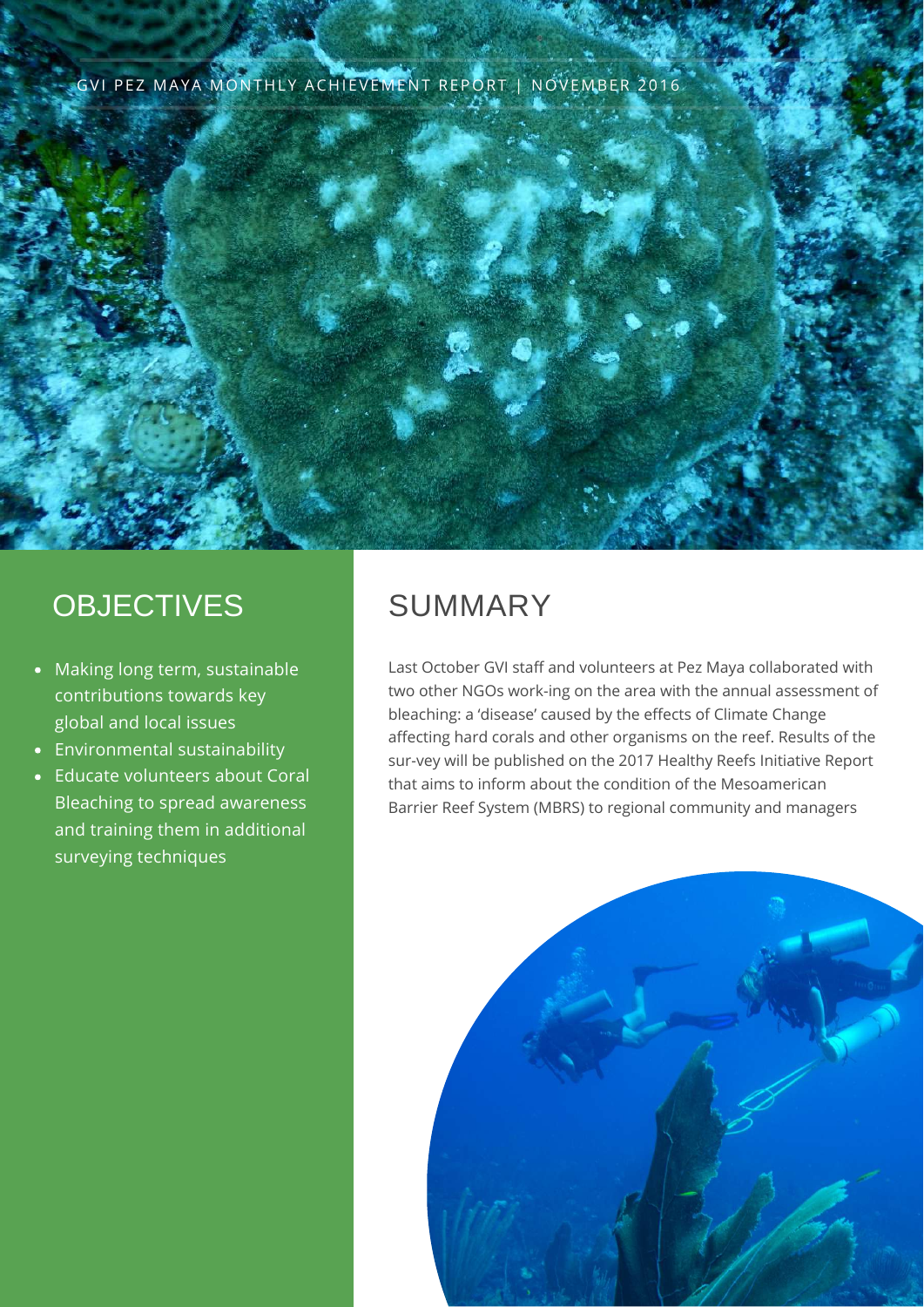### REPORT

Along with our partner NGO, Amigos de Sian Ka'an, GVI staff and volunteers conducted the annual bleach watch assessment on a total of 11 sites along the Mexican Caribbean reefs. The results will be gathered by Healthy Reefs Initiative that launched their initiative to track the health of the Mesoamerican reef in 2004, creating an international movement. Yearly, Healthy Reefs Initiative publishes a report accessible to anyone online with the evaluation of the state of coral reefs in the region; it also includes suggestions for managers and community members in order to improve the conditions of the reefs and connected ecosystems.

Hard corals, the animals that function as reef builders, have a symbiotic relationship with a microscopic algae that lives in the animal (polyp) tissue, known as zooxanthellae algae. This algae, not only gives color to the corals, it also provides the animal with nutrients it depends on for living. Unusual warm sea surface temperatures, an effect of 'Climate Change' makes the polyp expel the microscopic algae leaving them not only white, but in a risk of dying. The last mass coral bleaching event that affected the Great Barrier Reef in Australia caused an overall coral mortality of 22% for the entire Great Barrier Reef.

In our region, Healthy Reefs Initiative gathers information of three diverse areas specific to our Mesoamerican Reef in order to provide an insight of our reefs based on location, amount of public use, pollution, etc. Within these three strategic locations, 3 – 5 different dive sites were monitored in order to assess bleaching in the area. Playa del Carmen is one of the locations monitored that is very beneficial to study due to the high amount of construction and population increase within the years. Puerto Aventuras, another developed location is also an important monitoring site in order to show an area that is not city-like, but does have development, and is southern to Playa del Carmen, which could potentially be affected by run-off. The last location, the Sian Ka'an Biosphere, is a protected zone where our Pez Maya Base is located.

In order to spread awareness through-out base at Pez Maya, everybody learned about the situation and some volunteers were taught the monitoring technique, and helped staff members collecting data. A total of 11 sites were surveyed along these three locations and the results will be included in the 2017 Report that will be accessible online on the Healthy Reefs Initiative website: www.healthyreefs.org

Bleaching disease is a condition mainly caused by Climate Change, and is dramatically and quickly affecting coral reef ecosystems globally. We hope that the information showing the severity of the situation will be considered by reef managers and community in general. For more information on the projects here in Mexico, visit http://www.gvi.co.uk/location/yucatan/